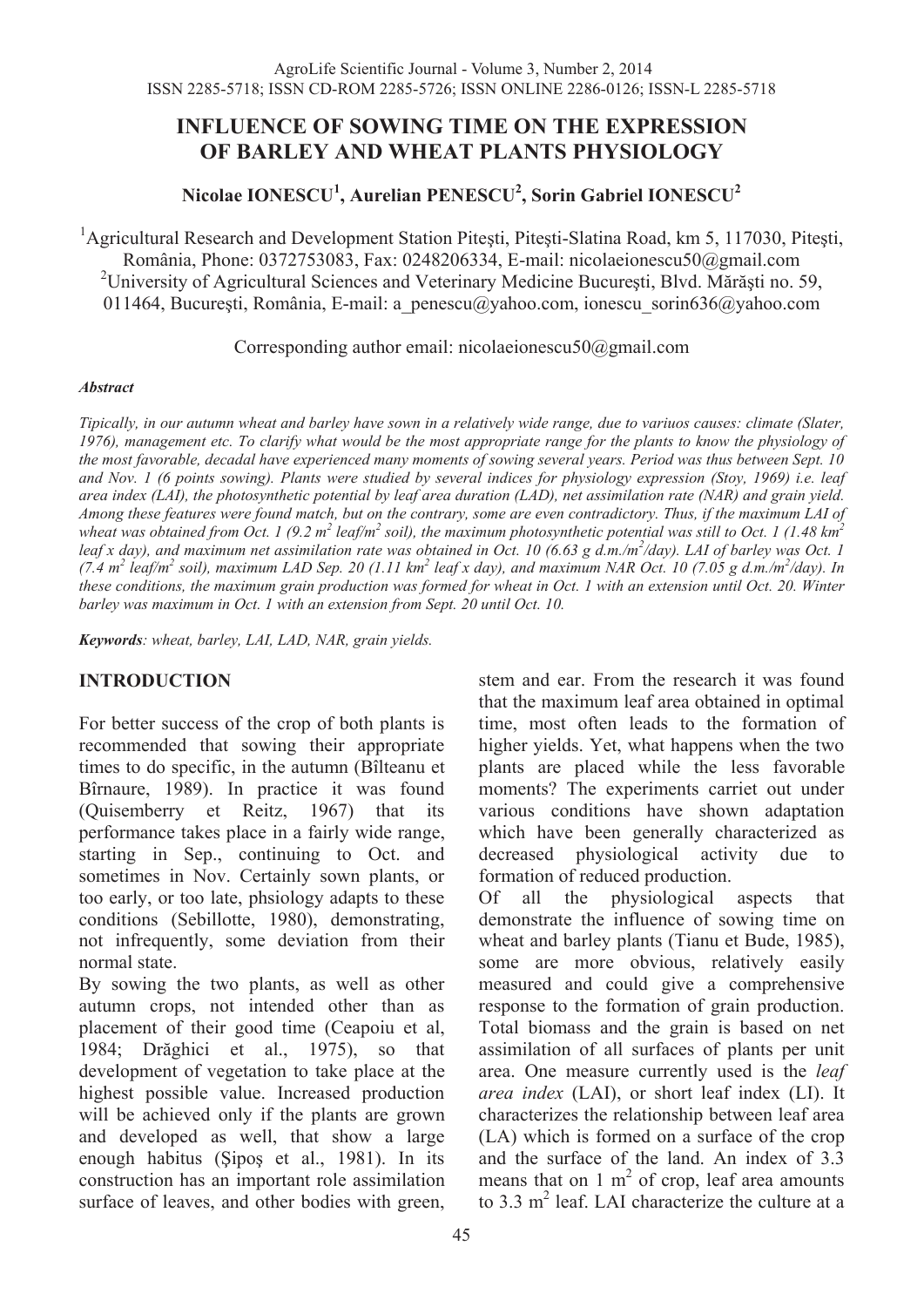particular time. LAI is attained during two flowering plants. The literature has demonstrated the LAI values between 2 and 8- 10. But to characterize the timing of the capture radiant solar energy (Tashiko, 1962; Zamfirescu, 1977), it shall record the dynamic evolution of LAI and adding them throughout the growing season. All LAI who worked during the vegetation period is measured in km2 /day and is called the *photosynthetic potential*, PP, or LAD- leaf area duration. LAD is based on periodic measurements of LAI. Thus, LA plot developments throughout the growing season by interpolating the values obtained in short intervals of 1-3 days. LAD resulting from adding daily values throughout the growing season. Wheat and barley normal LAD is between 1 and 2  $km^2$  x day. Resultant of photosynthetic activity, at a time and by the and of the vegetation period is expressed by *net assimilation rate*, NAR. It a measure of the ability of photosysnthesis and dry matter production expressed per unit area, per unit of time. The values obtained represent the grams of dry matter per  $m^2$  of leaf per day (g) d.m./m<sup>2</sup>/day). Between LAI, NAR and grain yield are looking for the best relationship, so that the practical expression of plant physiology lead towards achieving yields increasingly higher.

## **MATERIALS AND METHODS**

In order to fit the widest period of sowing area (Milthorpe et Ivins, 1966), it proceeded to establish the decadal by 6 points during Sep. 10 - Nov. 1. Wheat and barley was cultivated by the technology developed by the resort normally using a relatively long period of time, adapted varieties for highlands plains of Pitesti. Data represent the mean periods of research. The measurements and determinations were made both in the field and in the laboratory, following the three parameters.

Leaf area index, LAI, was determined by measuring the leaf lamina from the main stem, using the dimensions of limb length and width of its widest part. The calculation was using the formula: LAI = L  $x$  l  $x$  correction factor. Correction coefficient can take values between 0.67 and 0.75, depending on the author. The calculations have used the factor 0.67. Values

obtained from a plant were summed and were multiplied with the number of plants per  $m<sup>2</sup>$ (density determined from sunrise until spring to avoid inconsistencies appear). Plants were scored for measuring one meter by one in four repetitions.

Photosynthetic potential, LAD, was determined by drawing diagrams LAI developments until the plants did not have green leaves (surfaces). To obtain diagrams proceeded to measure LAI in a very short period of 1-3 days. The curves have been extrapolated evolution of LAI obtaining graphs were drawn on the sheet millimeter. On this basis proceeded to adding daily values and became the expression LAD like km<sup>2</sup> leaf x day.



Net assimilation rate, NAR, was determined during the growing season and at the end. The paper presents NAR entire growing season. To obtain values proceeded to harvest mature plants and weighing biomass formed (as dryd.m.). NAR values were obtained reporting grams/LAI/day of the entire vegetation periods. Grain yield, GY, was obtained by harvesting the crop of 10  $m^2$ , in each variant, the four replications. In the expression results were used as statistical calculations, like Anova test (analysis of variance) and Excel.

## **RESULTS AND DISCUSSIONS**

**Expression LAI of wheat and barley at different times of sowing**. Since the spring to maturity were performed measurements and determinations. The presentation includes data from two periods: a period considered early: Sep. 10 - Oct. 1, and one considered late: Oct. 10 - Nov. 1. For the first time, wheat, their evolution has shown relatively steady grown in the period to bloom and abrubte after flowering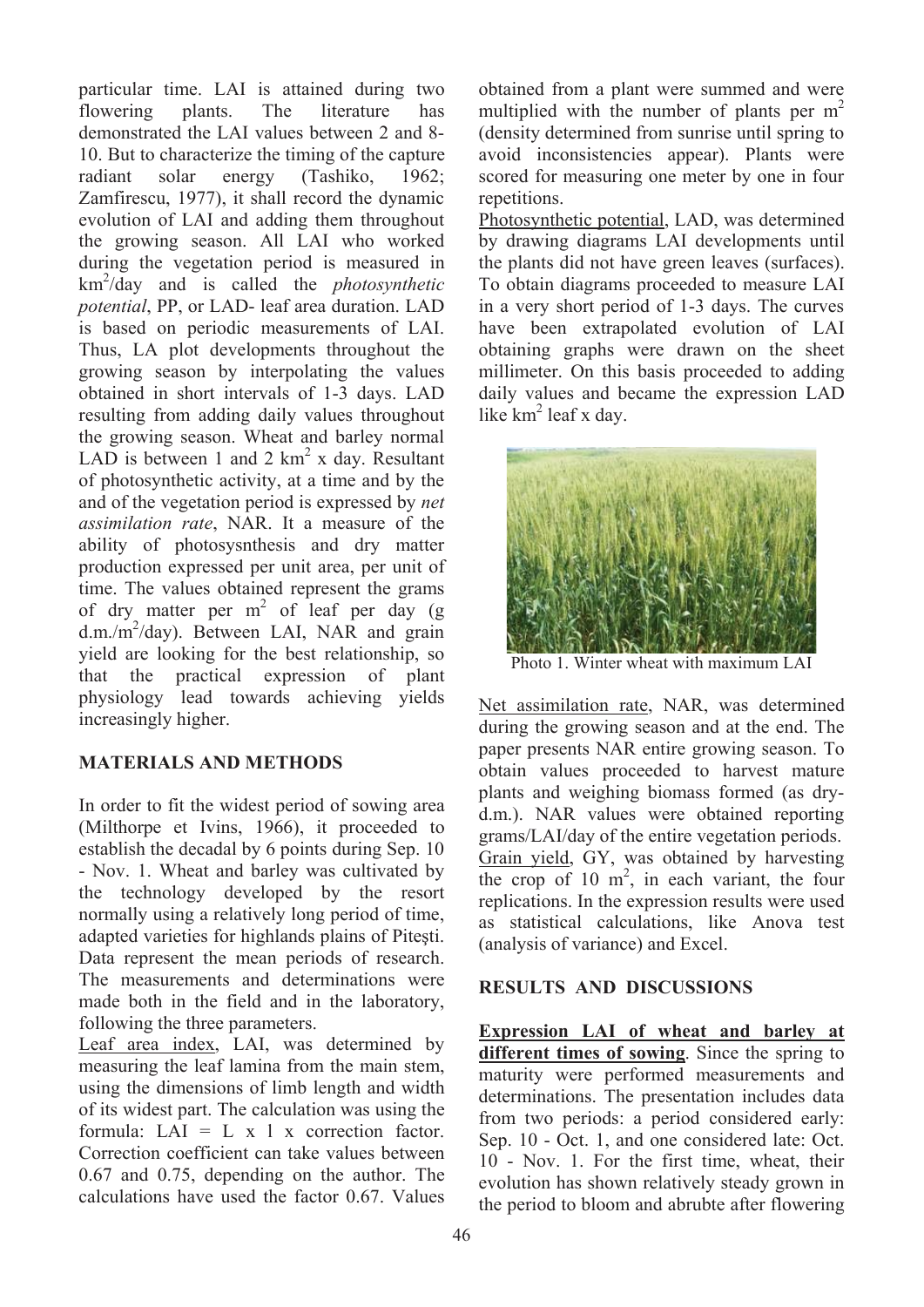(Figure 1), while barley evolution was slow to start and quick to bloom. Maximum LAI ranged from 7.6 as on Sep. 10, 9.2 on Sep. 20 and 8.4 on Oct. 1. For wheat, and between 6.6 and 5.2, 7.4 respectively for barley. For the latter has been found during the different reactions of plants. Firstly decreased maximum LAI values and operating rate was relatively constant leaf for wheat and irregular for barley (Figure 2).

The graphs show that by delaying sowing, barley plants suffer more compared to wheat. Maximum LAI varied between 6.7, 4.5 and 2.9 respectively. Maximum LAI of barley decreased from 7.1 to 3.7 and finally to 1.7  $m<sup>2</sup>$ leaf/ $m^2$  of crop (land).



for the early period: 10 Sep. - 1 Oct.

**The evolution of photosynthetic potential, LAD**. Depending on the time of sowing, the plant photosynthetic potential expressed at specific levels. The highest values were obtained as wheat and barley, both sown in Sep. 20., with 1.48 and respectively 1.11  $km^2$ /day (Figure 3).



Of course the two graphs show different trends. Wheat higher values were obtained in Sep., followed by a decrease in late sowing. For barley, LAI values were relatively constant during the period Sep. 20 - Oct. 10, after which greatly decreases.

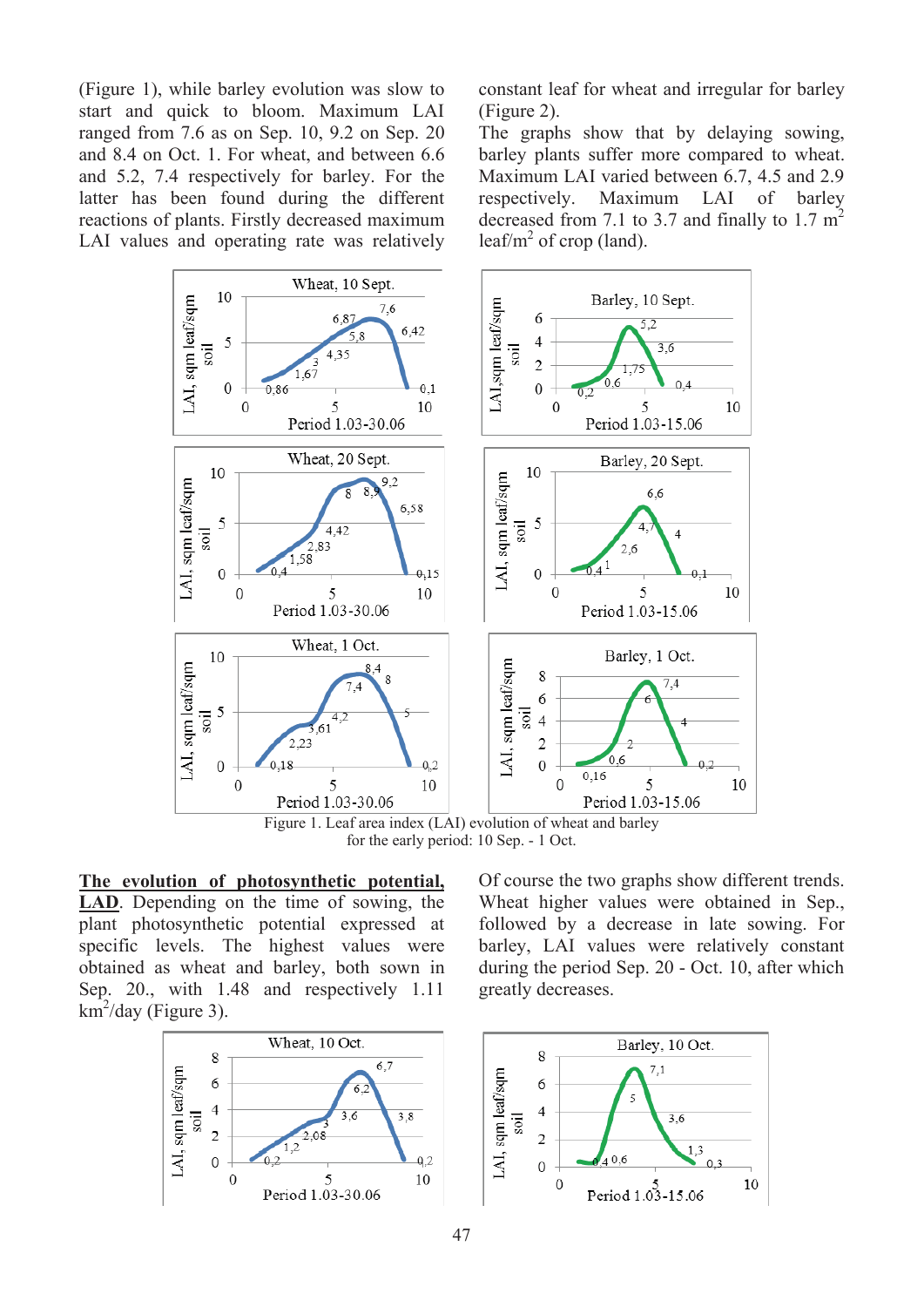

of wheat and barley in sowing time period

**Net assimilation rate, NAR,** is a parameter which characterizes the oscillation and better vegetation and physiology of these two plants, according to the sowing time moments. For wheat NAR was below 6  $g/m^2$ /day sowing of Sep. 10 as well as to than of Nov. 1. Between

Sep. 20 - Oct .20 values exceeded 6  $g/m^2$ /day, and the highest value was obtained in Oct. 10, with  $6.63 \text{ g/m}^2/\text{day}$ . For NAR of barley had much different. The highest value was obtained to Oct. 10, with 7.05  $g/m^2$ /day, exceeding that of wheat (Figure 4).





**Grain yields evolution, GY.** Given six points sowing, grain yields have generally followed slight increase from Sep. 20, a maximum in Oct., after which they fell to the sowing of Nov. 1. For winter wheat (Lepădat, 1976), sowing in Sep. led to the formation of grains yields approximately equal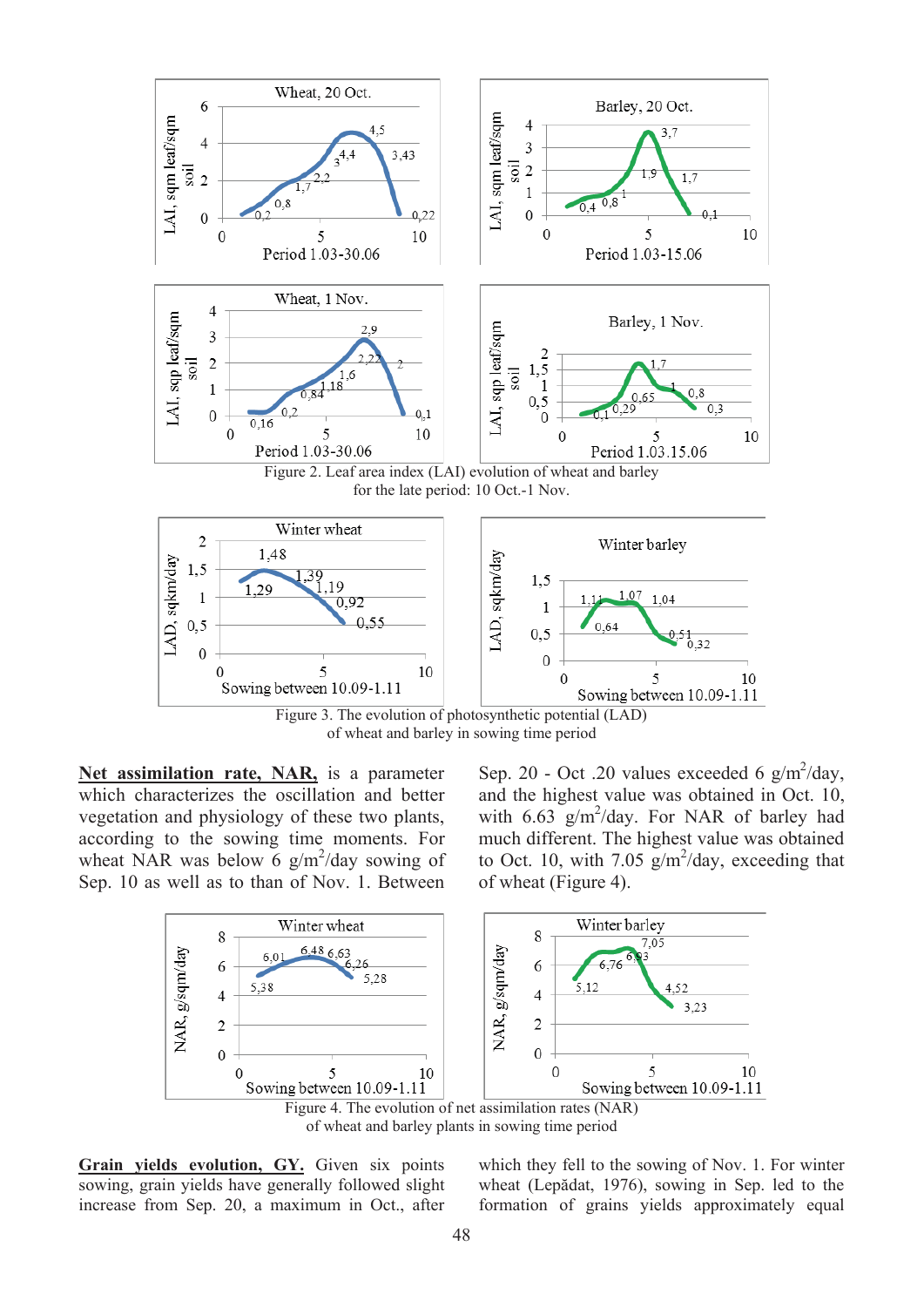about 4 t/ha. Sowing of Sep. 20 is found in most years, water scarcity leading to delays emergence, plants disfavored. Best yields were formed in the range Oct. 1 to 10, followed by the Oct. 20. For barley higher yields were formed between Sep. 25 - Oct. 10 (Figure 5). Sowing of Sep. 10, plants springing were attacked by aphids, raising seedlings, and after Oct. 15-20 we found sensitivity to cold in the viter time.



from sowing time period

#### **CONCLUSIONS**

The sowing wheat and winter barley takes place today in a time interval in all three months of the autumn. The causes are multiple and physiology of plants that spring up are more or less affected. Over time it was found that through sowing period as accurately as it can provide the most vigorous plant growth on leaf surface plays an important role.

Leaf area index (LAI) experienced a greater increase during early sowing (Sep. 10 - Oct. 1). Both wheat and barley higher values were 9.2 m<sup>2</sup> leaf/m<sup>2</sup> ground for wheat and 7.4 for barley. For late sowing only on Oct. 10 plants grew more vigorously, with higher maximum LAI. Maximum LAI for sowing in Nov. 1 it was lowest at both plants.

Photosynthetic potential, LAD, was highest in wheat on Sep.  $20$ , with 1.48 km<sup>2</sup>/day, and the same in barley sowed on Sep. 20 with 1.11 km<sup>2</sup>/day. With these values demonstrates that both wheat and barlex to develop their highest potential in an earlier period.

Net assimilation rate, NAR, show a relative uniformity for wheat from period Sep. 20 - Oct. 20. The barley peak was located between Sep. 20 to Oct. 10. Between the two determinations: NAR and LAD there is an inconsistency, especiallz for wheat. For the barley the two sizes showed a relatively similarity.

The production of grain, such as wheat and barley, performed differently depending on the moment of sowing. Wheat maximum was located at Oct. 1, with an extension until Oct.

10 to 20, and barley on Oct. 1, with the limits between Sep. 25 and Oct. 10.



Photo 2. Winter barley with maximum LAI

#### **REFERENCES**

- Bîlteanu Gh., Bărnaure V., 1989. Fitotehnie, 1: cereale și leguminoase pentru boabe. Ed. Ceres, București, 20-115, p. 128-152.
- Briggs E.D., 1978. Barley. London, UK.
- Ceapoiu N., Bîlteanu Gh., Hera C., Săulescu N.N., Negulescu F., Bărbulescu A., 1984. Grâul. Ed. Academiei R.S.R., București, p. 1-511.
- Donald C.M., 1961. Competition for Light in Crops and Pastures. Proceedings Society of Biology, 15: 282, p. 313.
- Drăghici L., Bude A., Șipoș G., Tușa C., 1975. Orzul. Ed. Academiei R.S.R., București.
- Lepădat I., 1976. Cercetări asupra structurii biomasei, factorii ce o influențează și reflectarea ei în producția de grâu. Teză de Doctorat, IANB București.
- Milthorpe F.L., Ivins E.D., 1966. The growth of cereals and grasses. Ed. Butterwords, London, UK.
- Quisemberry K.S., Reith L.P., 1967. Wheat and Wheat Improvement. Ed. American Society of Agronomy, Madison, Wisconsin, USA.
- Sebillotte M., 1980. An analysis of yield elaboration in wheat. Wheat, Ciba Geigy.
- Slatyer R.O., 1976. Plant response to climate factors. UNESCO, Paris, France.